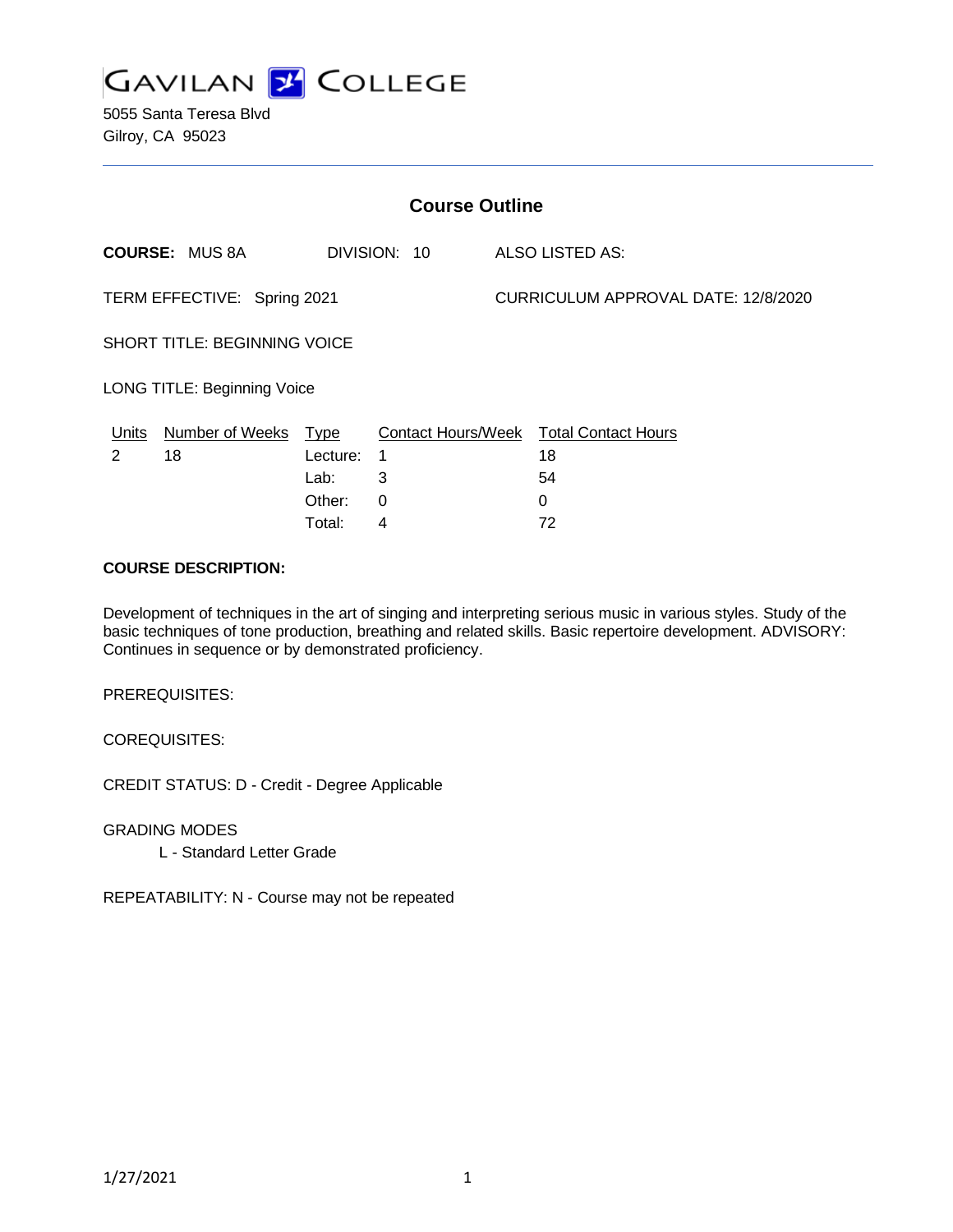SCHEDULE TYPES:

02 - Lecture and/or discussion

03 - Lecture/Laboratory

04 - Laboratory/Studio/Activity

047 - Laboratory - LEH 0.7

05 - Hybrid

71 - Dist. Ed Internet Simultaneous

72 - Dist. Ed Internet Delayed

73 - Dist. Ed Internet Delayed LAB

737 - Dist. Ed Internet LAB-LEH 0.7

## **STUDENT LEARNING OUTCOMES:**

1. Sing with correct vocal placement and breath support.

Measure: performance tests

PLO: 1, 4

ILO: 7, 2, 5, 6,

GE-LO: C1, C2

Year assessed or anticipated year of assessment: Fall 2015

2. Prepare and perform works from the vocal literature

Measure: performance tests

PLO: 2, 4

ILO: 6, 2, 4, 5, 1

GE-LO: A1, A6, c1, c2, c5

Year assessed or anticipated year of assessment: Fall 2015

PROGRAM LEARNING OUTCOMES:

After completing the Music degree student will be able to:

1. hear, identify, and work conceptually with the elements of music: rhythm, harmony, melody, and structure.

2. demonstrate proficiency in areas of performance appropriate to his/her needs and interests, including historical and modern music.

3. identify styles of music, including historical periods, composers, performers, stylistic traits, cultural influences and performance practices.

4. operate recording studio equipment using live and taped performance.

5. demonstrate basic proficiency in reading and writing of music notation.

# **CONTENT, STUDENT PERFORMANCE OBJECTIVES, OUT-OF-CLASS ASSIGNMENTS**

Curriculum Approval Date: 12/8/2020

# **DE MODIFICATION ONLY**

Week 1

1 Lecture, 3 Lab hours

Introduction. Basic techniques of tone production. 4 hours assigned reading and practice.

Student performance objectives : students will practice and demonstrate basic vocal skills

Week 2

1 Lecture, 3 Lab hours

Breathing and breath control. In class vocal exercises . 4 hours assigned reading and practice. Student performance objectives : students will practice and demonstrate proper breathing techniques while singing.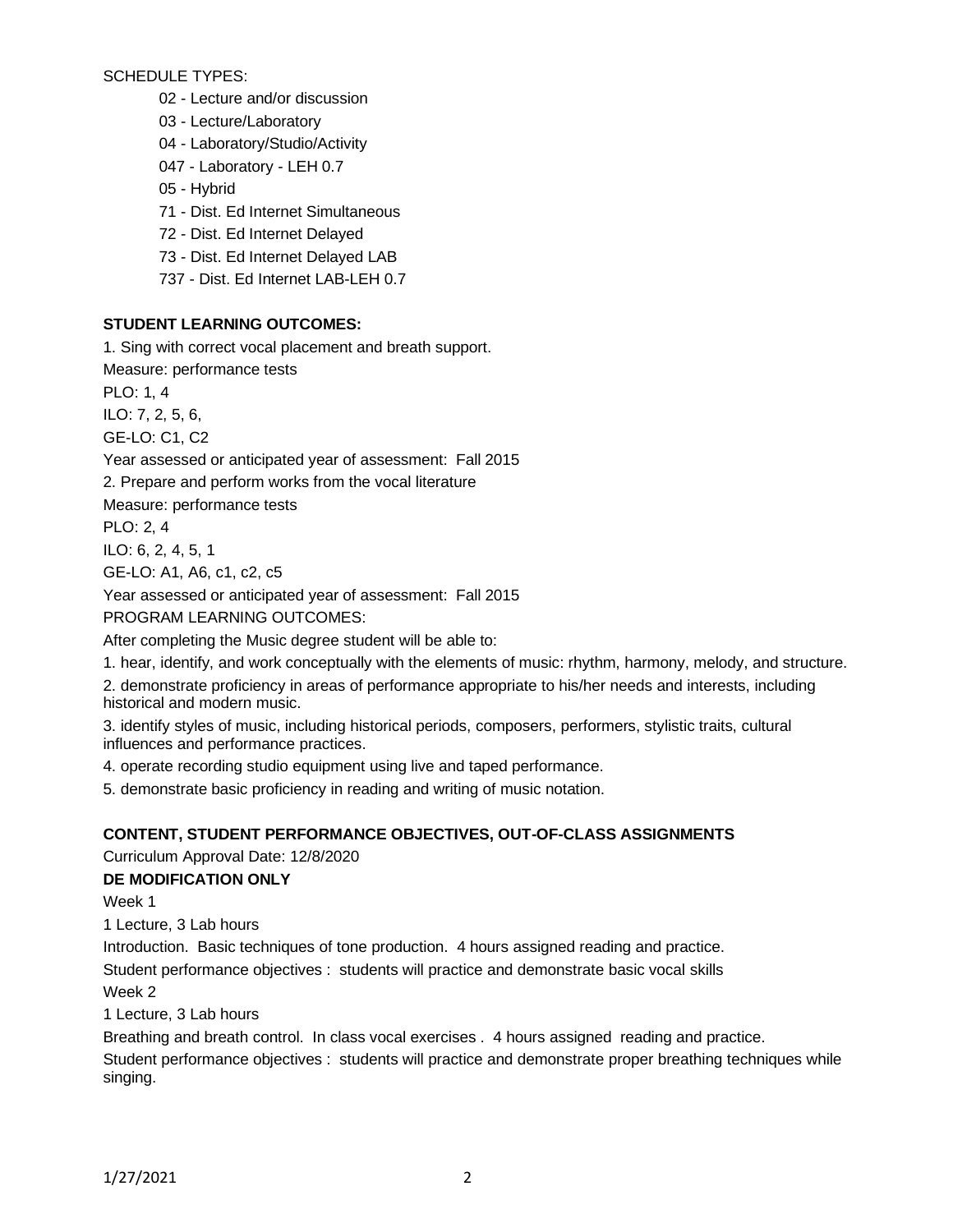Week 3 1 Lecture, 3 Lab hours Select vocal works by Gershwin for performance. 4 hours assigned reading and practice. Student performance objectives : students will practice on selected songs. Week 4 1 Lecture, 3 Lab hours Prepare selected piece for in-class performance. 4 hours assigned reading and practice Student performance objectives : students will practice and perform vocal works Week 5 1 Lecture, 3 Lab hours Introduction to vocal exercises to gain range and control. Individual vocal exercises . 4 hours assigned reading and practice. Student performance objectives : students will practice and perform vocal warm-ups Week 6 1 Lecture, 3 Lab hours In class performance. Term papers assigned. 4 hours assigned reading and practice. Student performance objectives : students will practice and perform vocal works Week 7 1 Lecture, 3 Lab hours Select vocal works by Romantics: Schuman, Brahms, for performance in-class . 4 hours assigned reading and practice. Student performance objectives : students will practice and perform vocal works Week 8 1 Lecture, 3 Lab hours Review and written midterm exam. 4 hours assigned reading and practice. Week 9 1 Lecture, 3 Lab hours Prepare selected pieces for in-class performance. 4 hours assigned reading and practice. Student performance objectives : students will practice and perform vocal works Week 10 1 Lecture, 3 Lab hours Scales and arpeggioas in vocal warm-ups. Individual vocal exercises . 4 hours assigned reading and practice. Student performance objectives : students will practice singing scales and arpeggios. Week 11 1 Lecture, 3 Lab hours In class performance 4 hours assigned reading and practice. Week 12 1 Lecture, 3 Lab hours Select vocal works by contemporary composers for performance. 4 hours assigned reading and practice. Student performance objectives : students will practice and perform vocal works Week 13 1 Lecture, 3 Lab hours In class performance. 4 hours assigned reading and practice. Student performance objectives : students will practice and perform vocal works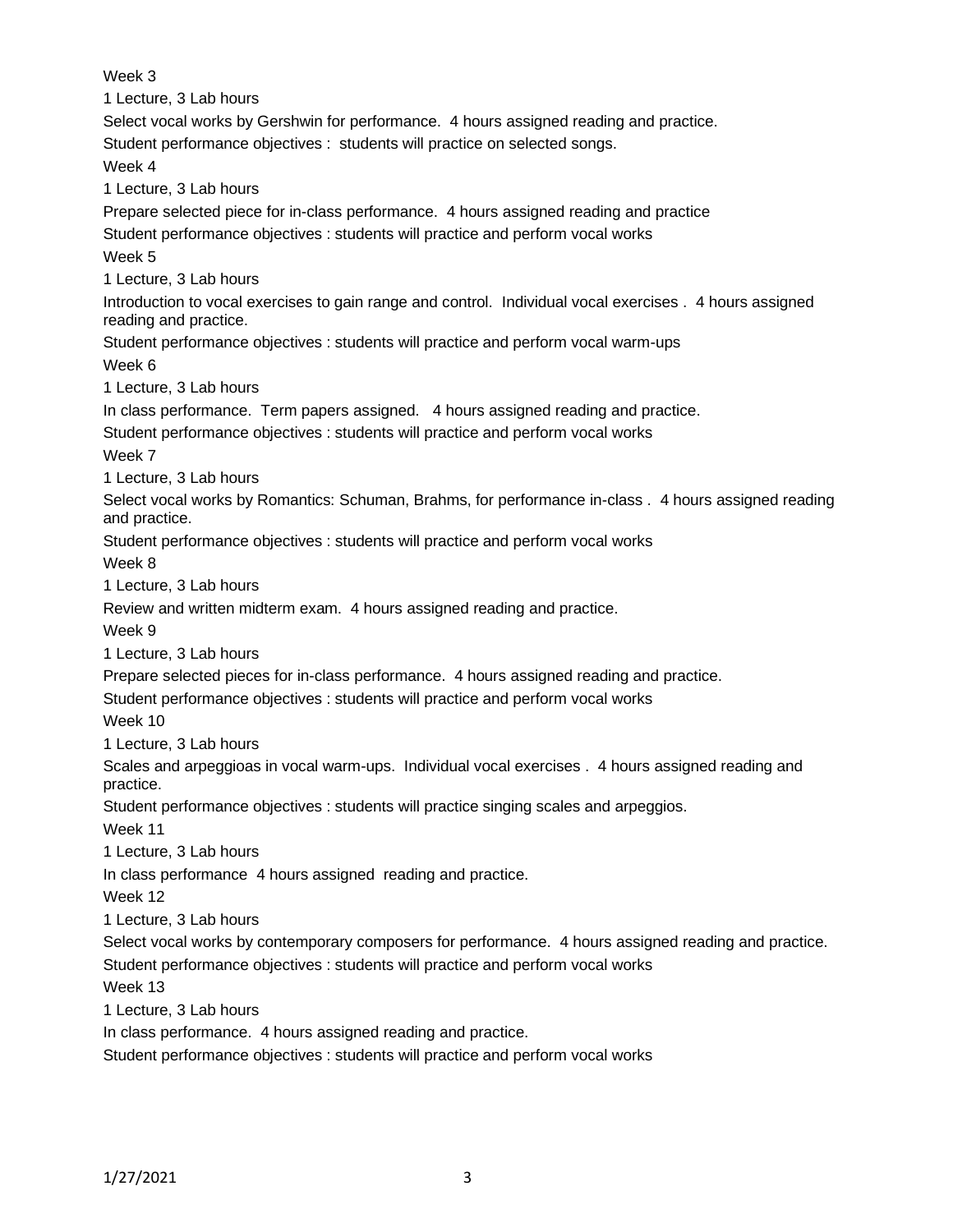Week 14 1 Lecture, 3 Lab hours Harmonizing and improvising. Term papers due. 4 hours assigned reading and practice Student performance objectives : students will practice improvisation techniques in vocal music. Week 15 1 Lecture, 3 Lab hours Review all material learned for final performance. 4 hours assigned reading and practice. Student performance objectives : students will practice and perform vocal works Week 16 1 Lecture, 3 Lab hours Final performances and written exam.

# **METHODS OF INSTRUCTION:**

Lecture, demonstration, individual instruction.

### **METHODS OF EVALUATION:**

Category 1 - The types of writing assignments required: Percent range of total grade: 10 % to 20 % Written Homework Term or Other Papers Category 2 -The problem-solving assignments required: Percent range of total grade: 25 % to 30 % Homework Problems **Quizzes** Exams Category 3 -The types of skill demonstrations required: Percent range of total grade: 30 % to 40 % Class Performance/s Performance Exams Category 4 - The types of objective examinations used in the course: Percent range of total grade: 25 % to 35 % Multiple Choice True/False Matching Items **Completion** 

### **REPRESENTATIVE TEXTBOOKS:**

Required: Schmidt, Jan. "Basics of Singing, 7th Edition". Belmont, CA: Wadsworth Pub Co., 2013. Or other appropriate college level text.

ISBN: 10: 0-495-11531-2

Reading level of text, Grade: 13th level grade Verified by: Maria Amirkhanian